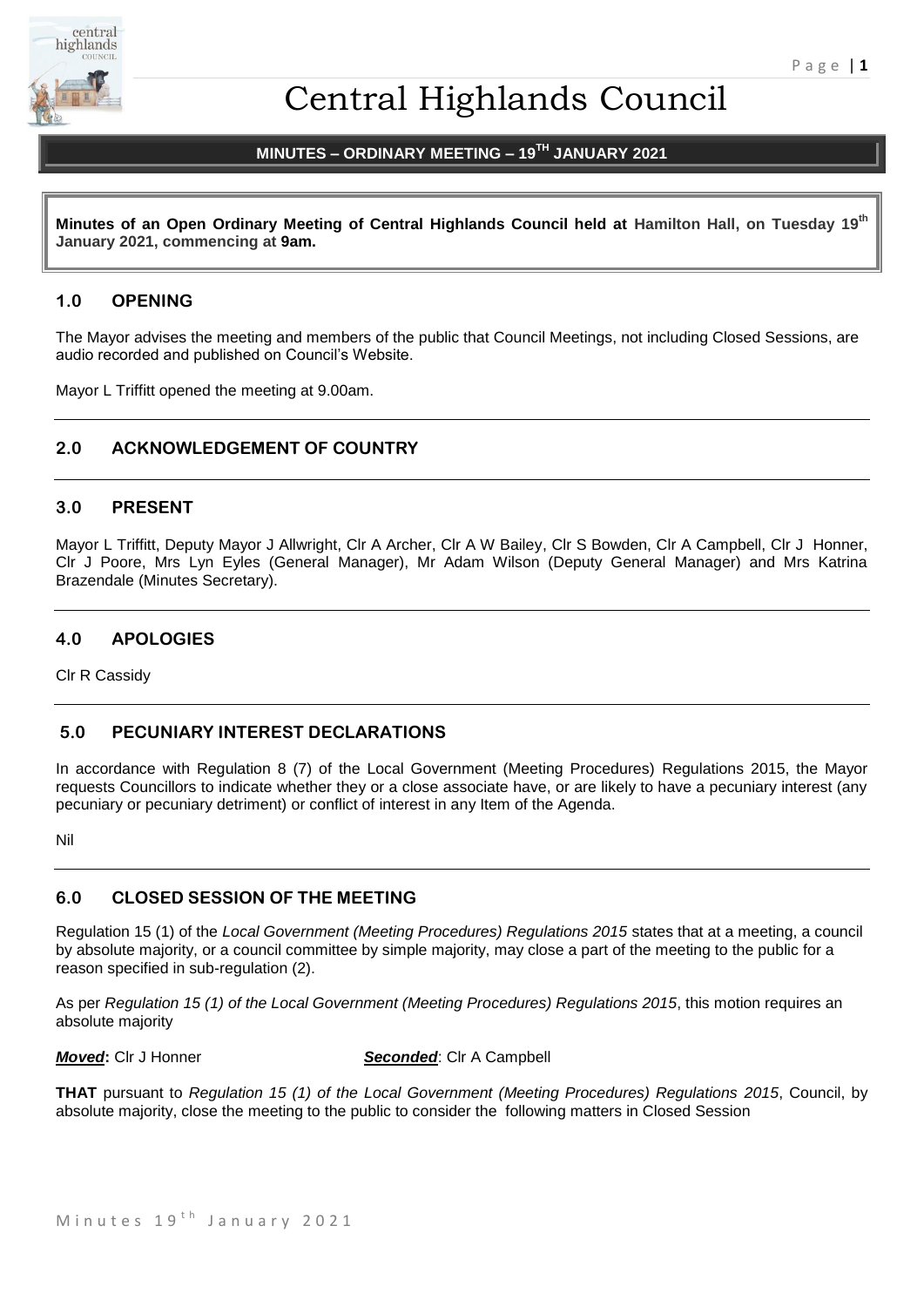| <b>Item</b><br><b>Number</b> | <b>Matter</b>                                                                                                                  | <b>Local Government (Meeting Procedures)</b><br><b>Regulations 2015</b>                                                                                                                                                                                                                                                   |
|------------------------------|--------------------------------------------------------------------------------------------------------------------------------|---------------------------------------------------------------------------------------------------------------------------------------------------------------------------------------------------------------------------------------------------------------------------------------------------------------------------|
|                              | Confirmation of the Minutes of the<br>Session of the Ordinary<br>Closed<br>Meeting of Council<br>held<br>on 8<br>December 2020 | Regulation 15 $(2)(g)$ - information of a personal<br>and confidential nature or information provided<br>to the council on the condition it is kept<br>confidential                                                                                                                                                       |
| 2                            | Consideration of Matters for Disclosure<br>to the Public                                                                       | Regulation 15 (8) - While in a closed meeting,<br>the Council, or Council Committee, is to<br>consider whether any discussions, decisions,<br>reports or documents relating to that closed<br>meeting are to be kept confidential or released<br>to the public, taking into account privacy and<br>confidentiality issues |

# *FOR the Motion:*

Mayor L Triffitt, Deputy Mayor J Allwright, Clr A Archer, Clr A W Bailey, Clr S Bowden, Clr A Campbell, Clr J Honner and Clr J Poore.

# **6.1 MOTION OUT OF CLOSED SESSION**

*Moved***:** Clr J Honner *Seconded*: Clr J Poore

**THAT** the Council:

- (1) Having met and dealt with its business formally move out of the closed session; and
- (2) Resolved to report that it has determined the following:

| <b>Item</b><br><b>Number</b> | <b>Matter</b>                                                                                                                        | <b>Local Government (Meeting Procedures)</b><br><b>Regulations 2015</b>                     |
|------------------------------|--------------------------------------------------------------------------------------------------------------------------------------|---------------------------------------------------------------------------------------------|
|                              | Confirmation of the Minutes of the<br>Closed Session of the Ordinary<br>Meeting of Council held on 8 were confirmed<br>December 2020 | Minutes of the Closed Session of the Ordinary<br>Meeting of Council held on 8 December 2020 |
| $\mathbf{2}$                 | Consideration of Matters for Disclosure<br>to the Public                                                                             | Matters were considered                                                                     |

# **CARRIED**

# *FOR the Motion:*

Mayor L Triffitt, Deputy Mayor J Allwright, Clr A Archer, Clr A W Bailey, Clr S Bowden, Clr A Campbell, Clr J Honner and Clr J Poore.

# **OPEN MEETING TO PUBLIC**

Due to COVID-19 a limit of 4 members of the public, at any one time will be applied.

# **7.0 DEPUTATIONS**

10.30 – 10.45 Robyn Lewis – Central Highlands Tasmania Wildlife Group spoke on the need for reduced speed limit at Miena.

# **7.1 PUBLIC QUESTION TIME**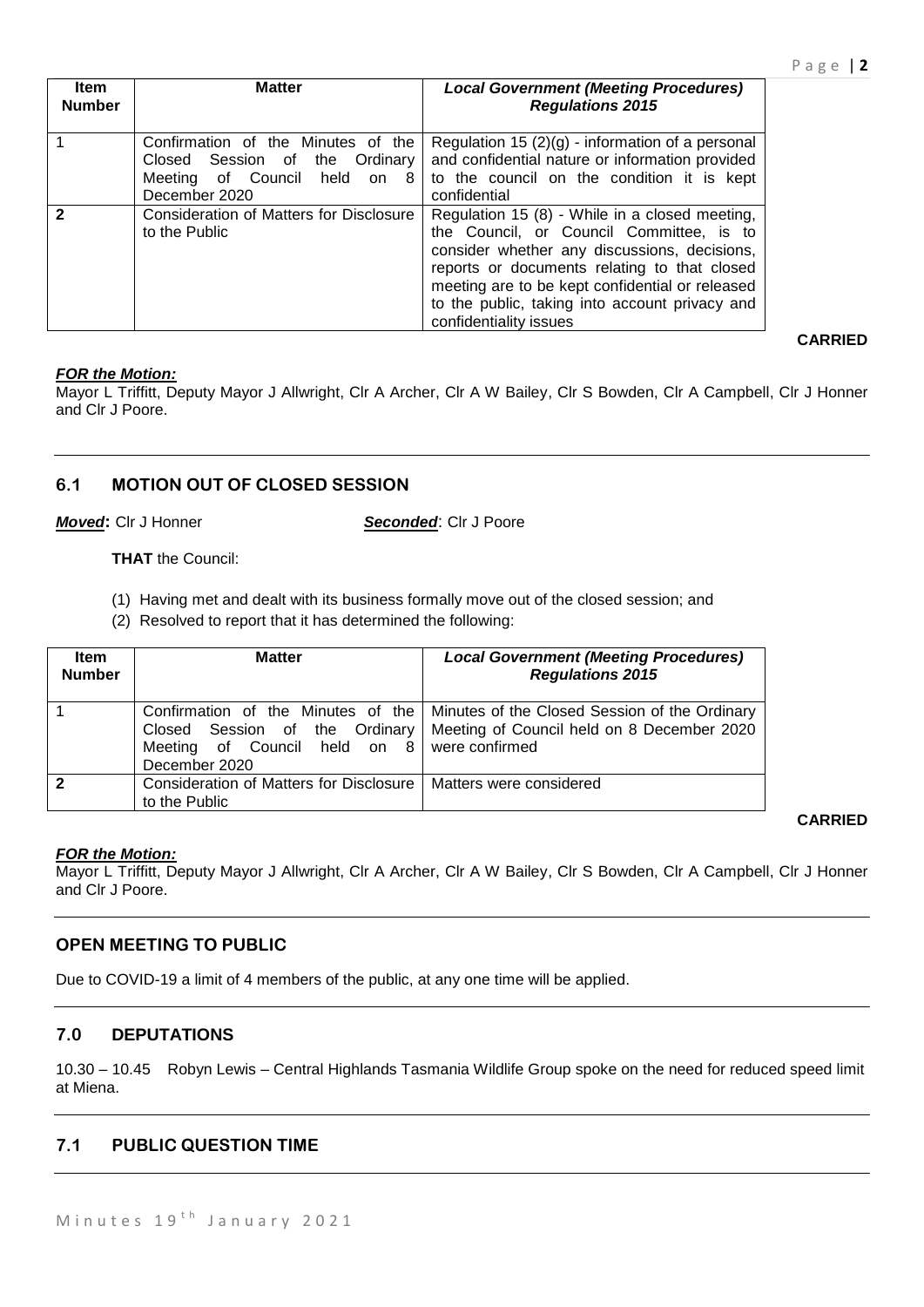# **8.0 MAYORAL COMMITMENTS**

| 1 December 2020<br>3 December 2020<br>3 December 2020<br>4 December 2020<br>5 December 2020<br>7 December 2020<br>8 December 2020<br>8 December 2020<br>9 December 2020<br>10 December 2020<br>15 December 2020<br>17 December 2020<br>18 December 2020<br>23 December 2020 | <b>Bothwell District High School Awards Presentation</b><br><b>LGAT Conference Hobart</b><br><b>Meeting Local Government Division</b><br><b>Business of Council</b><br>Tele meeting with Councillors x 2<br><b>Business of Council</b><br><b>Ordinary Council Meeting</b><br>Tele meeting with Councillors x 2<br><b>Business of Council</b><br><b>Ouse Primary School Awards Presentation</b><br><b>Westerway Primary School Awards Presentation</b><br><b>Business of Council</b><br><b>Business of Council</b><br><b>Staff Break-up Function</b> |
|-----------------------------------------------------------------------------------------------------------------------------------------------------------------------------------------------------------------------------------------------------------------------------|-----------------------------------------------------------------------------------------------------------------------------------------------------------------------------------------------------------------------------------------------------------------------------------------------------------------------------------------------------------------------------------------------------------------------------------------------------------------------------------------------------------------------------------------------------|
|                                                                                                                                                                                                                                                                             |                                                                                                                                                                                                                                                                                                                                                                                                                                                                                                                                                     |
| 6 January 2021                                                                                                                                                                                                                                                              | <b>Business of Council</b>                                                                                                                                                                                                                                                                                                                                                                                                                                                                                                                          |
| 7 January 2021                                                                                                                                                                                                                                                              | Meeting with General Manager and Deputy General Manager                                                                                                                                                                                                                                                                                                                                                                                                                                                                                             |
| 8 January 2021                                                                                                                                                                                                                                                              | Business of Council and Tele meeting with rate payer and Councillor                                                                                                                                                                                                                                                                                                                                                                                                                                                                                 |

# **8.1 COUNCILLOR COMMITMENTS**

# **Deputy Mayor J Allwright**

| <b>Ordinary Council Meeting- Hamilton</b>       |
|-------------------------------------------------|
| T.G.A.L.T Workshop Bothwell                     |
| Audit Panel Meeting-Hamilton                    |
| <b>Ordinary Council Meeting- Bothwell</b>       |
| Gretna Fire Brigade Christmas Barbeque - Gretna |
| Planning Committee Meeting - Bothwell           |
|                                                 |

# **Clr A Campbell**

| 17 November 2020 | <b>Ordinary Council Meeting- Hamilton</b> |
|------------------|-------------------------------------------|
| 18 November 2020 | Hatch Meeting- Hamilton                   |
| 26 November 2020 | T.G.A.L.T Workshop Bothwell               |
| 30 November 2020 | Audit Panel Meeting-Hamilton              |
| 30 November 2020 | Australia Day Meeting-Hamilton            |
| 3 December 2020  | Drought Workshop-Bothwell                 |
| 7 December 2020  | Phone call- LGAT                          |
| 8 December 2020  | <b>Ordinary Council Meeting- Bothwell</b> |
| 17 December 2020 | Phone call from Community member          |

# **Clr J Honner**

Ordinary Council Meeting- Bothwell

# **STATUS REPORT COUNCILLORS**

| Item No. | <b>Meeting Date</b> | Agenda Item | Task                                                           | <b>Councillor Responsible</b> | <b>Current Status</b>                                                                | <b>Completed Date</b> |
|----------|---------------------|-------------|----------------------------------------------------------------|-------------------------------|--------------------------------------------------------------------------------------|-----------------------|
|          |                     |             |                                                                |                               | Mayor Triffitt, CIr Campbell & On going to provide Council with updates each Council |                       |
|          | 18-Feb-20           |             | 16.5 Cattle Hill Wind Farm Community Fund Committee CIr Honner |                               | meeting                                                                              |                       |

*Jason Branch (Manager Works and Services) attended the meeting at 10.14 a.m.*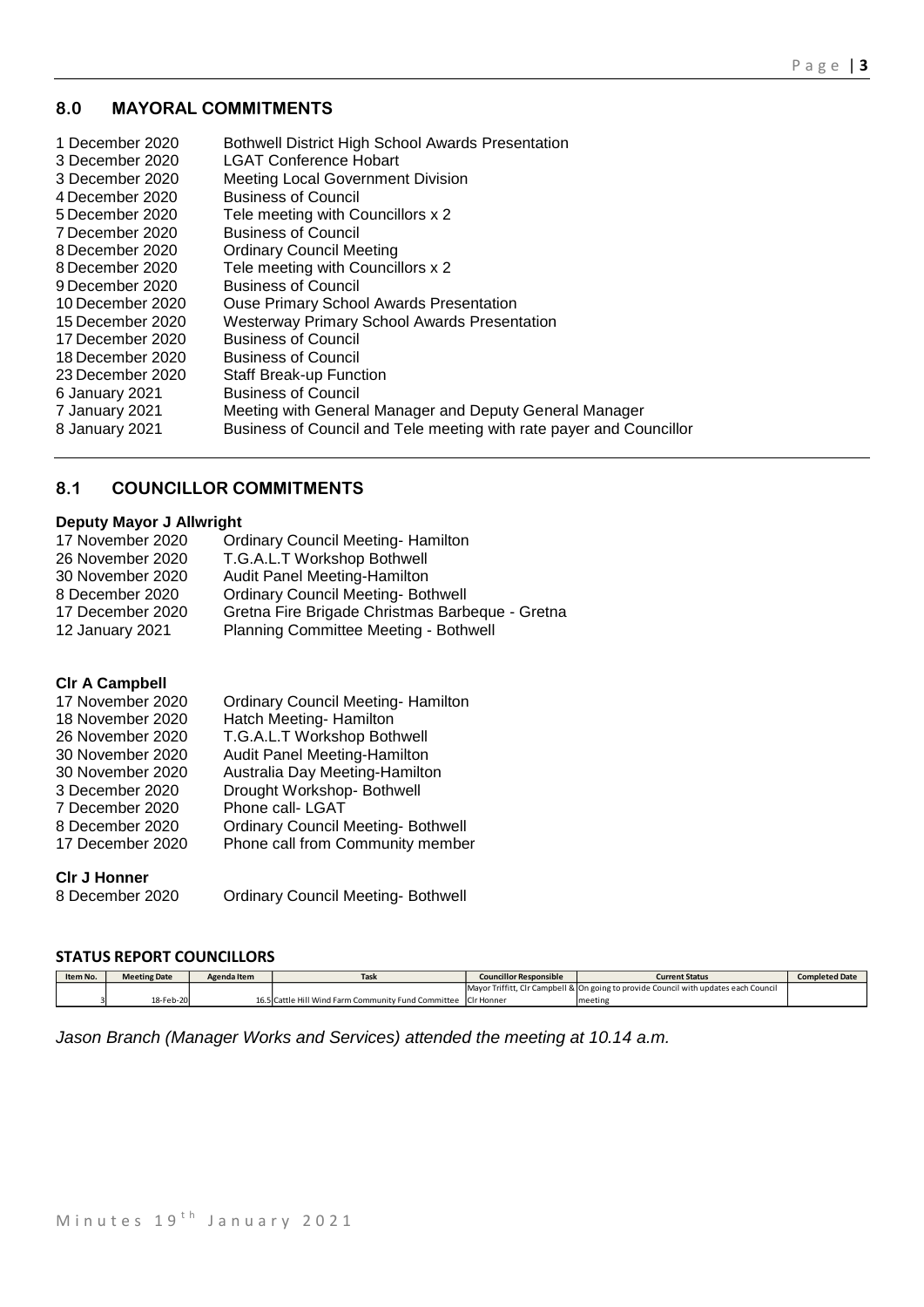#### *Moved:* Clr J Poore *Seconded:* Clr J Honner

**THAT** Council write a letter to Goldwind indicating Council's disappointment that's their inaction with regard to advising who they wish to have on the committee for the Grant Funding and the lack of transparency regarding if they are fully operational.

# *FOR the Motion:*

Mayor L Triffitt, Deputy Mayor J Allwright, Clr A Archer, Clr A W Bailey, Clr S Bowden, Clr A Campbell, Clr J Honner and Clr J Poore.

# **8.2 GENERAL MANAGER'S COMMITMENTS**

8 December 2020 Council Meeting 15 December 2020 MAV Insurance Forum 12 January 2021 Planning Committee Meeting

# **8.3 DEPUTY GENERAL MANAGER'S COMMITMENTS**

| 8 December 2020  | <b>Ordinary Council Meeting</b>                                                                          |
|------------------|----------------------------------------------------------------------------------------------------------|
| 15 December 2020 | <b>LGAT Health and Wellbeing Advisory Group</b>                                                          |
| 15 December 2020 | MAV Insurance Forum                                                                                      |
| 15 December 2020 | Local Government Work Health and Safety Meeting                                                          |
| 21 December 2020 | South Regional Emergency Management Recovery Coordinators Meeting - PPE training for<br>Local Government |

# **9.0 NOTIFICATION OF COUNCIL WORKSHOPS HELD**

# **9.1 FUTURE WORKSHOPS**

9 February 2021 – Powers, Functions & Duties of Councillors 11.00 a.m. Bothwell

# **10.0 MAYORAL ANNOUNCEMENTS**

The Mayor read a letter that she had received from Minister Michael Ferguson with regard to the Shannon River Bridge.

*Moved:* Clr J Honner *Seconded:* Clr W Bailey

**THAT** Council write a letter to Minister Ferguson regarding Council's concerns, including incidents that have happened in the area of the Bridge and seek a timeframe.

#### *FOR the Motion:*

# **CARRIED**

Mayor L Triffitt, Deputy Mayor J Allwright, Clr A Archer, Clr A W Bailey, Clr S Bowden, Clr A Campbell, Clr J Honner and Clr J Poore.

# **11.0 MINUTES**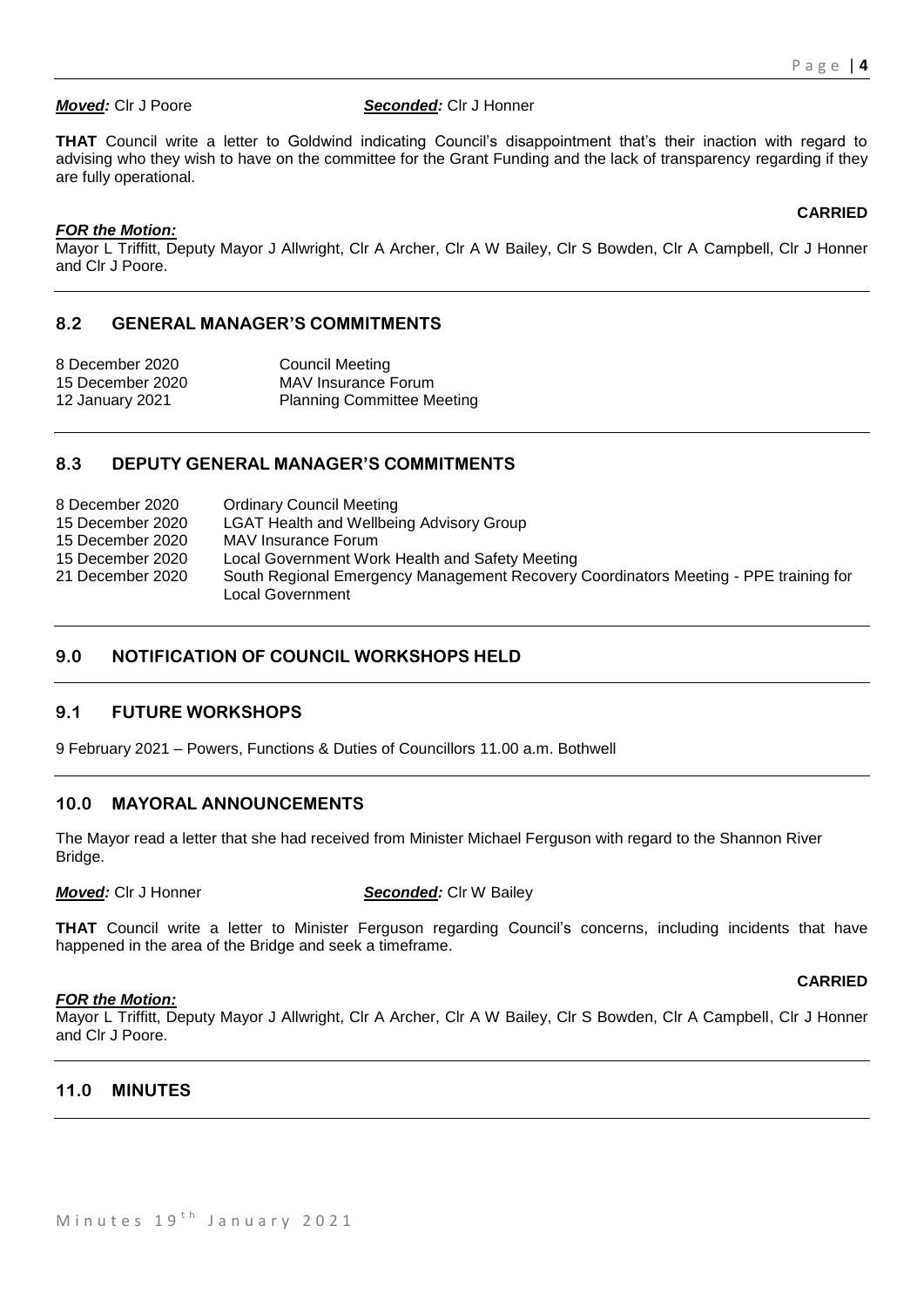# **11.1 RECEIVAL DRAFT MINUTES ORDINARY MEETING**

*Moved:* Clr J Honner *Seconded:* Clr S Bowden

THAT the Draft Minutes of the Open Council Meeting of Council held on Tuesday 8<sup>th</sup> December 2020 be received.

#### *FOR the Motion:*

Mayor L Triffitt, Deputy Mayor J Allwright, Clr A Archer, Clr A W Bailey, Clr S Bowden, Clr A Campbell, Clr J Honner and Clr J Poore.

# **11.2 CONFIRMATION OF MINUTES ORDINARY MEETING**

*Moved:* Clr J Poore *Seconded:* Deputy Mayor J Allwright

THAT the Minutes of the Open Council Meeting of Council held on Tuesday 8<sup>th</sup> December 2020 be confirmed. **CARRIED**

#### *FOR the Motion:*

Mayor L Triffitt, Deputy Mayor J Allwright, Clr A Archer, Clr A W Bailey, Clr S Bowden, Clr A Campbell, Clr J Honner and Clr J Poore.

# **11.3 RECEIVAL DRAFT MINUTES PLANNING COMMITTEE MEETING**

*Moved:* Deputy Mayor J Allwright *Seconded:* Clr J Poore

**THAT** the Draft Minutes of the Planning Committee Meeting held on Tuesday 12<sup>th</sup> January 2021 be received.

#### *FOR the Motion:*

Mayor L Triffitt, Deputy Mayor J Allwright, Clr A Archer, Clr A W Bailey, Clr S Bowden, Clr A Campbell, Clr J Honner and Clr J Poore.

# **12.0 BUSINESS ARISING**

| 15.2  | Correspondence sent by Development & Environmental Services Manager |
|-------|---------------------------------------------------------------------|
| 15.3  | Correspondence sent by Development & Environmental Services Manager |
| 15.4  | Council policy on council website                                   |
| 17.2  | Council policy on council website                                   |
| 17.4  | Correspondence sent by Deputy General Manager                       |
| 17.7  | Correspondence sent by Deputy General Manager                       |
| 17.10 | Correspondence sent by Deputy General Manager                       |
| 18.2  | Correspondence sent by Deputy General Manager                       |

# **13.0 DERWENT CATCHMENT PROJECT REPORT**

*Moved:* Deputy Mayor J Allwright *Seconded:* Clr J Honner

**THAT** the Derwent Catchment Project report be received.

#### *FOR the Motion:*

Mayor L Triffitt, Deputy Mayor J Allwright, Clr A Archer, Clr A W Bailey, Clr S Bowden, Clr A Campbell, Clr J Honner and Clr J Poore.

#### **CARRIED**

**CARRIED**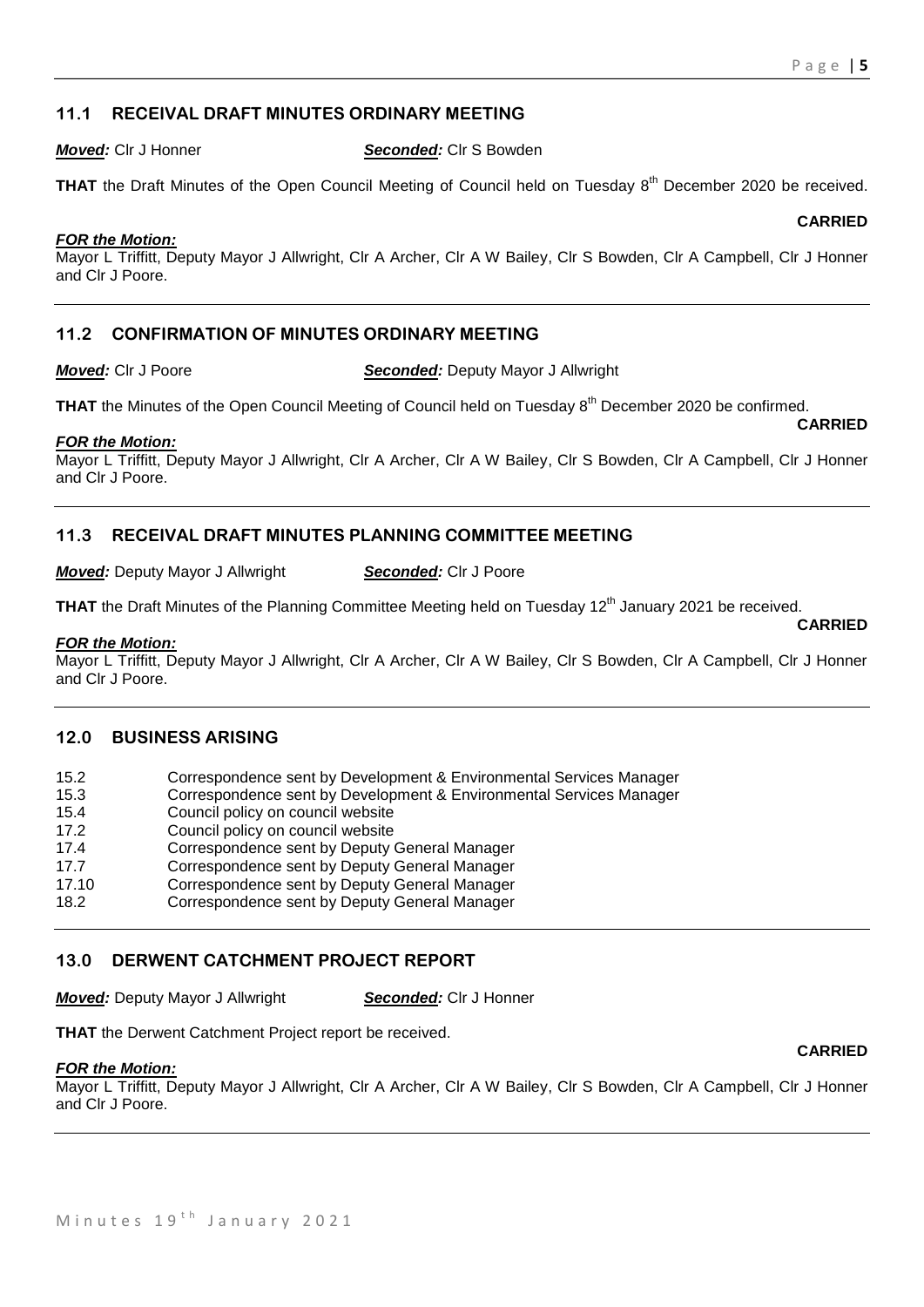# **14.0 FINANCE REPORT**

**Moved:** Clr J Honner **Seconded:** Clr A Campbell

**THAT** the Finance Reports be received.

#### *FOR the Motion:*

Mayor L Triffitt, Deputy Mayor J Allwright, Clr A Archer, Clr A W Bailey, Clr S Bowden, Clr A Campbell, Clr J Honner and Clr J Poore.

**Moved:** Clr J Honner **Seconded:** Clr J Poore

**THAT** Item 16.0 Works and Services be brought forward on the agenda.

#### *FOR the Motion:*

Mayor L Triffitt, Deputy Mayor J Allwright, Clr A Archer, Clr A W Bailey, Clr S Bowden, Clr A Campbell, Clr J Honner and Clr J Poore.

# **16.0 WORKS & SERVICES**

**Moved:** Clr A Campbell **Seconded:** Clr J Honner

**THAT** the Works & Services Report be received.

#### *FOR the Motion:*

Mayor L Triffitt, Deputy Mayor J Allwright, Clr A Archer, Clr A W Bailey, Clr S Bowden, Clr A Campbell, Clr J Honner and Clr J Poore.

*Robyn Lewis attended the meeting at 10.33 a.m.*

# **16.1 SPEED LIMIT IN THE TOWN OF MIENA**

**Moved:** Clr J Poore **Seconded:** Deputy Mayor J Allwright

**THAT** Council send a letter of support through to State Growth for the reduction of the speed limit in the township of Miena from 80 to 60.

#### *FOR the Motion:*

Mayor L Triffitt, Deputy Mayor J Allwright, Clr A Archer, Clr A W Bailey, Clr A Campbell and Clr J Poore. *AGAINST the Motion:* Clr S Bowden and Clr J Honner

*Robyn Lewis left the meeting at 10.55 a.m.*

# **16.2 PELHAM ROAD UPGRADE STAGE 2**

**Moved:** Cir J Honner **Seconded:** Cir A W Bailey

**THAT** Council allocate an additional \$70,000 in the Capital Works budget for Pelham Road Stage 2.

# *FOR the Motion:*

Mayor L Triffitt, Deputy Mayor J Allwright, Clr A Archer, Clr A W Bailey, Clr S Bowden, Clr A Campbell, Clr J Honner and Clr J Poore.

# **CARRIED**

**CARRIED**

#### **CARRIED**

#### **CARRIED 6/2**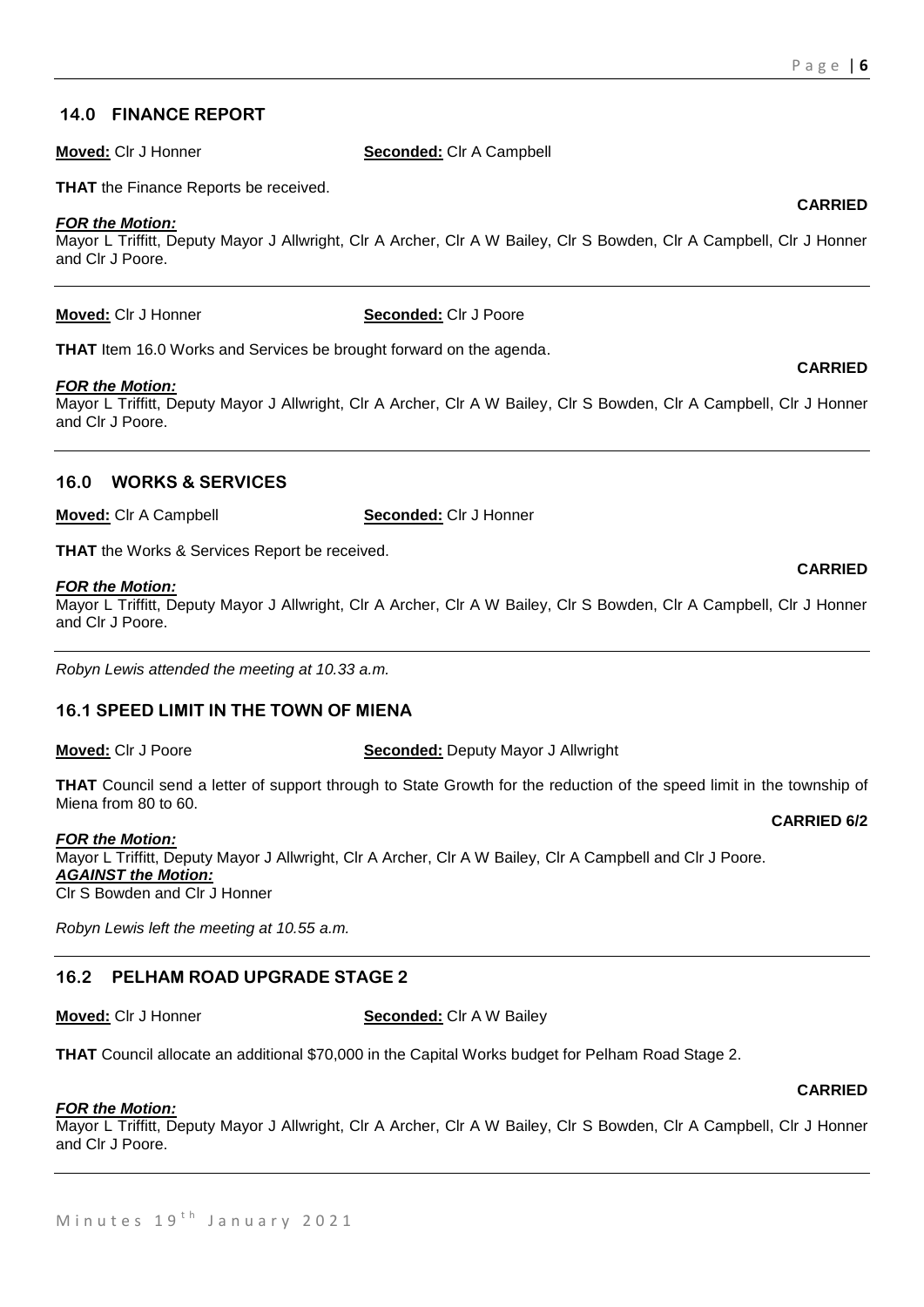# **17.0 ADMINISTRATION**

# **17.1 TASMANIAN CIVIL AND ADMINISTRATIVE TRIBUNAL AMENDMENT BILL 2020**

#### **Moved:** Clr J Honner **Seconded:** Clr J Poore

**THAT** Councillors provide their comments on the Tasmanian Civil and Administrative Tribunal Bill 2020 to the General Manager by Friday the 29 January 2021 so that a Council can provide comments to the Department of Justice.

#### *FOR the Motion:*

Mayor L Triffitt, Deputy Mayor J Allwright, Clr A Archer, Clr A W Bailey, Clr S Bowden, Clr A Campbell, Clr J Honner and Clr J Poore.

# **17.2 STATE GRANTS COMMISSION HEARINGS AND VISITS 2021**

**Moved:** Clr A Campbell **Seconded:** Clr A W Bailey

**THAT** Councillors provide their comments on the State Grants Commission - Discussion Papers, Facts Sheets and reports to the General Manager by Friday the 29 January 2021 so that a Council can provide comments to the State Grants Commission before the Hearings and Visits begin. **CARRIED**

#### *FOR the Motion:*

Mayor L Triffitt, Deputy Mayor J Allwright, Clr A Archer, Clr A W Bailey, Clr S Bowden, Clr A Campbell, Clr J Honner and Clr J Poore.

*Graham Rogers (Manager Development Services) attended the meeting at 11.13 a.m.*

# **17.3 BUILDING BETTER REGIONS FUND ROUND 5**

**Moved:** Deputy Mayor J Allwright **Seconded:** Clr A Campbell

**THAT** the Deputy General Manager investigates and applies for a grant for Stage 2 at Bronte

#### *FOR the Motion:*

Mayor L Triffitt, Deputy Mayor J Allwright, Clr A Archer, Clr A W Bailey, Clr S Bowden, Clr A Campbell, Clr J Honner and Clr J Poore.

*Damian Mackey attended the meeting at 11.30 a.m.*

**Moved:** Clr A Archer **Seconded:** Clr J Honner

**THAT** the Development of Environmental Services Manager call for expressions of interest in designing an all-weather cover over the pool, making it an all year facility.

**LOST 4/4**

**CARRIED**

*FOR the Motion:* Mayor L Triffitt, Clr A Archer, Clr S Bowden and Clr J Honner *AGAINST the Motion:* Deputy Mayor J Allwright, Clr J Poore, Clr A W Bailey and Clr A Campbell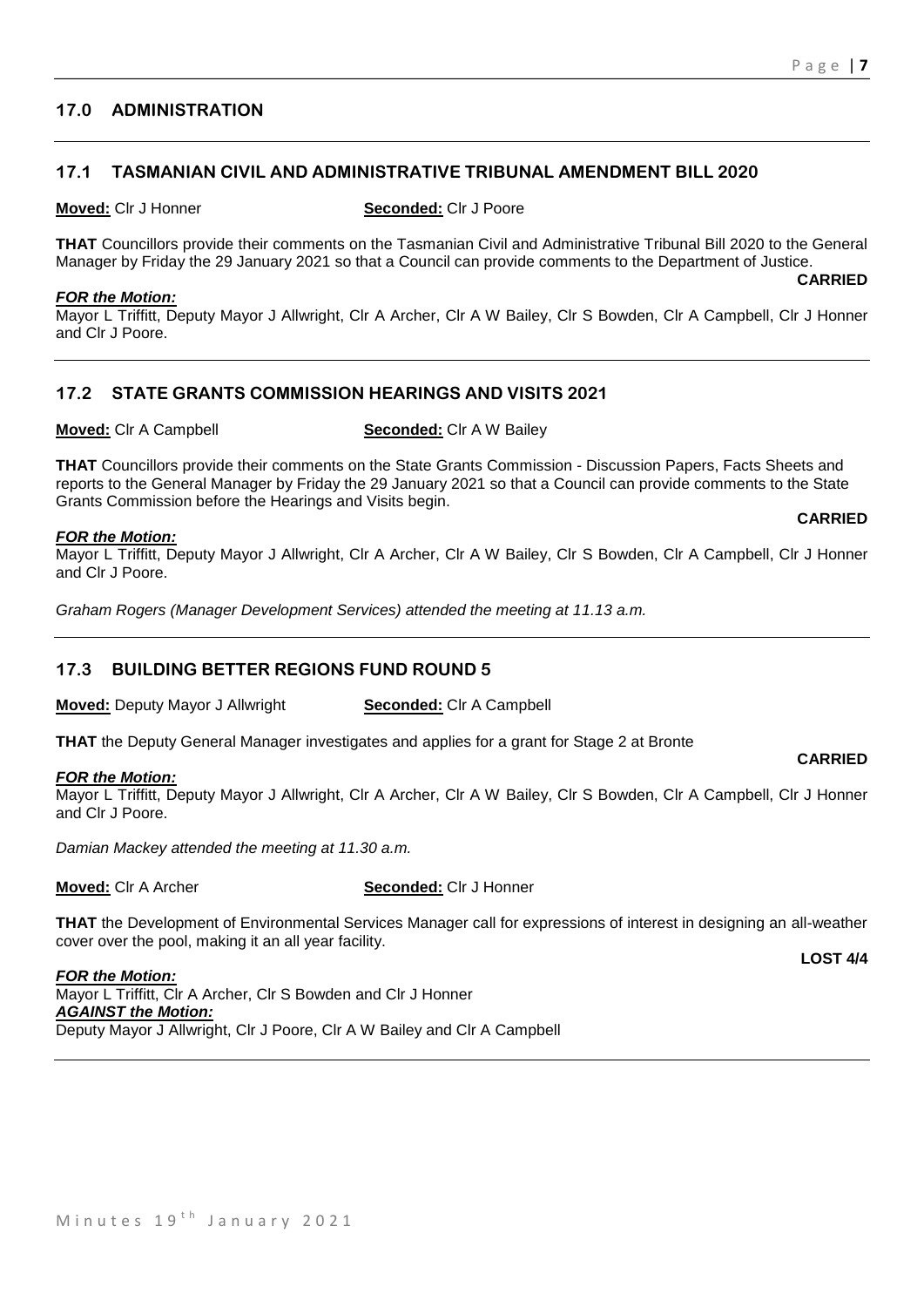# **17.4 LOCAL ROADS AND COMMUNITY INFRASTRUCTURE GRANT (PHASE 2)**

**Moved:** Clr A W Bailey **Seconded:** Deputy Mayor J Allwright

**THAT** Council approve 'Stage 6' of Pelham Road

# *FOR the Motion:*

Mayor L Triffitt, Deputy Mayor J Allwright, Clr A W Bailey, Clr A Campbell, Clr J Honner and Clr J Poore. *FOR the Motion:* Clr A Archer, Clr S Bowden

**Moved:** Clr J Poore **Seconded:** Clr A Campbell

**THAT** the meeting move back to Item 15.0 Development & Environmental Services

#### *FOR the Motion:*

Mayor L Triffitt, Deputy Mayor J Allwright, Clr A Archer, Clr A W Bailey, Clr S Bowden, Clr A Campbell, Clr J Honner and Clr J Poore.

# **15.0 DEVELOPMENT & ENVIRONMENTAL SERVICES**

In accordance with Regulation 25(1) of the Local Government (Meeting Procedures) Regulations 2015, the Mayor advises that the Council intends to act as a Planning Authority under the Land Use Planning and Approvals Act 1993, to deal with the following items:

**Moved:** Clr A Campbell **Seconded:** Clr J Honner

**THAT** the Development & Environmental Services Report be received.

#### *FOR the Motion:*

Mayor L Triffitt, Deputy Mayor J Allwright, Clr A Archer, Clr A W Bailey, Clr S Bowden, Clr A Campbell, Clr J Honner and Clr J Poore.

# **15.1 DRAFT CENTRAL HIGHLANDS LOCAL PROVISIONS SCHEDULE – FURTHER FEEDBACK FROM THE TASMANIAN PLANNING COMMISSION.**

**Moved:** Clr A Archer **Seconded:** Clr S Bowden

**THAT** Council endorse the resolution of the 12 January 2021 Planning Committee meeting, that Council:

- A. Respond to the 23 December 2020 correspondence from the Tasmanian Planning Commission pertaining to the Central Highlands Draft Local Provisions Schedule, advising the following:
	- 1. In regard to the allocation of the Rural and Agriculture Zones, Council cannot respond to the Commission's questions until the status of the AK Consulting '*Decision Tree & Guidelines for Mapping the Agriculture and Rural Zones*' is clarified. Whilst Council representatives have been verbally advised that this report does have standing, the Commission's questions indicates it does not.

If it does not have standing in the Commission's eyes, Council seeks and explanation. This report was funding by the State at the express request of the Southern Councils to guide the allocation of the Rural and Agriculture Zones in the formulation of their Local Provisions Schedules. At the time, this approach was endorsed by Government and Commission representatives.

**CARRIED**

**CARRIED**

**CARRIED 2/6**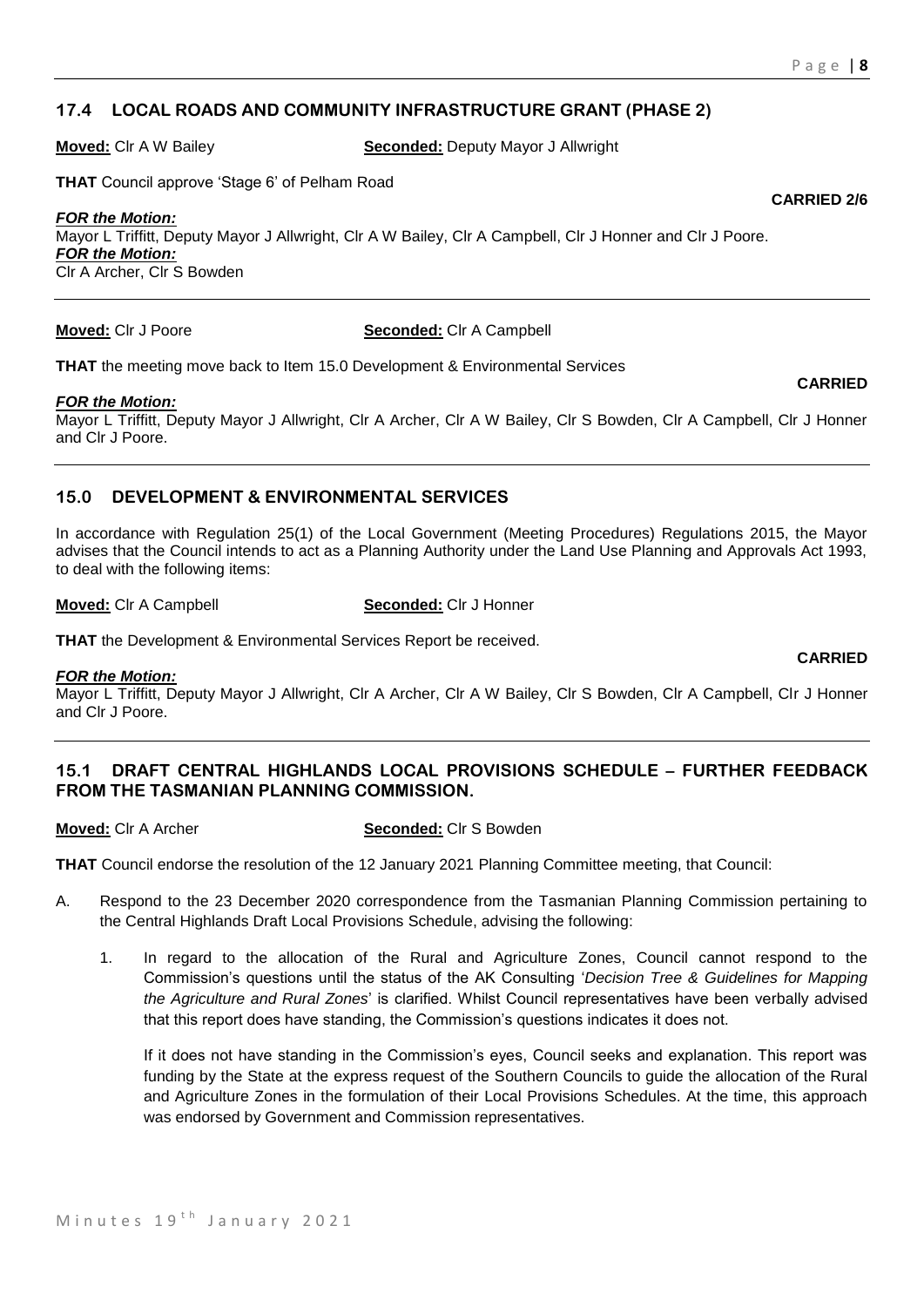If the AK Consulting Decision Tree cannot be used, Council will be forced to expend considerable financial resources to engage consultants, (which in its view would be unnecessary), and the progression of the draft LPS will be further delayed.

2. In regard to the spatial extent of heritage place listings on rural properties, Council seeks a full explanation as to why the removal of superfluous titles, that have now been removed from the corresponding Tasmanian Heritage Register listings, cannot be allowed in the LPS. These listings unnecessarily encumber thousands of hectares of the Central Highlands. This is land where there is, and never has been, a deliberate decision to list the land.

It could well be argued that the removal of superfluous titles should be seen in exactly the same light as the correction of incorrect title references or street addresses that is being allowed by the Commission in the LPS heritage list.

Noting that Council's policy is that its local heritage list is to only include properties that are on the Tasmanian Heritage Register, Council foreshadows that if its list cannot be corrected as outlined above, it will remove the list entirely from the draft LPS.

- 3. In regard to the Draft Lake Meadowbank Specific Area Plan, Council cannot respond to the Commission's request that Council provide justification for its inclusion in the LPS until the Commission provides feedback on the rationale Council has already provided.
- B. Consult with the Southern Region's Technical Reference Group (Planning) to establish how similar issues are being dealt with by the Tasmanian Planning Commission in other municipal areas, with a view to potentially pursuing areas of common interest jointly with other councils.
- C. Seek advice from the Office of the Coordinator General regarding the above.

#### **CARRIED**

# *FOR the Motion:*

Mayor L Triffitt, Deputy Mayor J Allwright, Clr A Archer, Clr A W Bailey, Clr S Bowden, Clr A Campbell, Clr J Honner and Clr J Poore.

*Damian Mackey (Planning Consultant SMC) left the meeting at 11.56 a.m.*

# **15.2 AUSTRALIA DAY CELEBRATION AT BOTHWELL SWIMMING POOL**

**Moved:** Deputy Mayor J Allwright **Seconded:** Clr A Campbell

**THAT** Council allocate \$300 for the purchase of pool inflatables and for a BBQ at the Bothwell Swimming Pool on Tuesday 26<sup>th</sup> January 2021.

#### **CARRIED**

#### *FOR the Motion:*

Mayor L Triffitt, Deputy Mayor J Allwright, Clr A Archer, Clr A W Bailey, Clr S Bowden, Clr A Campbell, Clr J Honner and Clr J Poore.

# **15.3 DES BRIEFING REPORT**

# **PLANNING PERMITS ISSUED UNDER DELEGATION**

The following planning permits have been issued under delegation during the past month.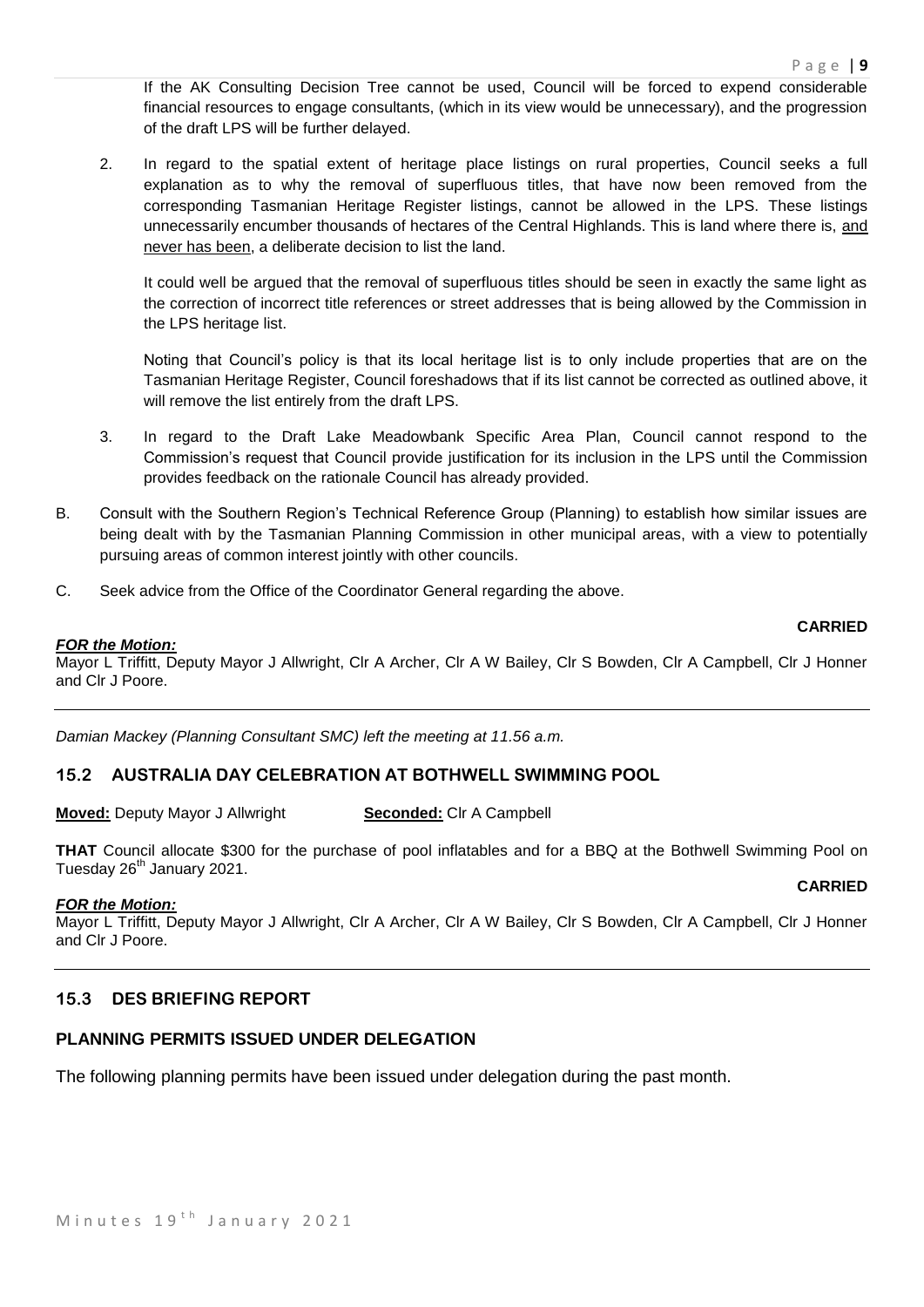# **NO PERMIT REQUIRED**

| DA NO.       | <b>APPLICANT</b>          | <b>LOCATION</b>               | <b>PROPOSAL</b>          |
|--------------|---------------------------|-------------------------------|--------------------------|
| 2020 / 00089 | <b>Tasbuilt Homes And</b> | 8 Pauciflora Drive, London    | Dwelling & Carport       |
|              | Cabins                    | Lakes                         |                          |
| 2020 / 00090 | A Bruty                   | 15 Meredith Springs Road,     | <b>Dwelling</b>          |
|              |                           | Miena                         |                          |
| 2020 / 00096 | J C Limbourn              | 111 Jones Road, Miena         | <b>Dwelling Addition</b> |
| 2020 / 00097 | K W Towns                 | 691 Ellendale Road, Ellendale | Farm Shed                |
| 2020 / 00098 | <b>G W Barrett</b>        | 5 Robertson Road, Miena       | New Dwelling             |

# **PERMITTED**

| DA NO.       | <b>APPLICANT</b> | <b>LOCATION</b>                       | <b>PROPOSAL</b>                         |
|--------------|------------------|---------------------------------------|-----------------------------------------|
| 2020 / 00088 | B J Kemp         | 26a Patrick Street, Bothwell          | <b>Outbuilding (Shipping Container)</b> |
| 2020 / 00082 | S Y Down         | Lyell Highway, Ouse                   | Outbuilding                             |
| 2020 / 00082 | S Y Down         | Lyell Highway, Ouse                   | Outbuilding                             |
| 2020 / 00083 | P E Piuselli     | 6937 Lyell Highway, Ouse              | <b>Boundary Adjustment</b>              |
| 2020 / 00092 | H Vanderplas     | 58 Bronte Estate Road, Bronte<br>Park | Dwelling & Re-clad and Re-roof<br>Shed  |

# **DISCRETIONARY**

| DA NO.       | <b>APPLICANT</b>              | <b>LOCATION</b>                              | <b>PROPOSAL</b>                                                                        |
|--------------|-------------------------------|----------------------------------------------|----------------------------------------------------------------------------------------|
| 2020 / 00068 | ARJ&KAAshlin                  | 7791 Highland Lakes Road,<br>Miena           | <b>Outbuilding (Shipping Container)</b>                                                |
| 2020 / 00081 | W P Dexter                    | 36 High Street, Bothwell                     | Outbuilding                                                                            |
| 2020 / 00082 | S Y Down                      | Lyell Highway, Ouse                          | Outbuilding                                                                            |
| 2020 / 00079 | Core Collective<br>Architects | 2120 Hollow Tree Road,<br><b>Hollow Tree</b> | Demolition, Alterations &<br>Additions, Change of Use Barn<br>to Visitor Accommodation |
| 2020 / 00085 | D E McMillan                  | 131 Wayatinah Road,<br>Wayatinah             | Additions to Caravan Park (3 x<br>Annexes Retrospective)                               |
| 2020 / 00087 | C Vanderplas                  | 54 Bronte Estate Road, Bronte<br>Park        | Dwelling and Outbuilding                                                               |
| 2020 / 00094 | Design To Live Pty Ltd        | 53 Dolerite Crescent,<br>Flintstone          | Dwelling, Carport & Outbuilding                                                        |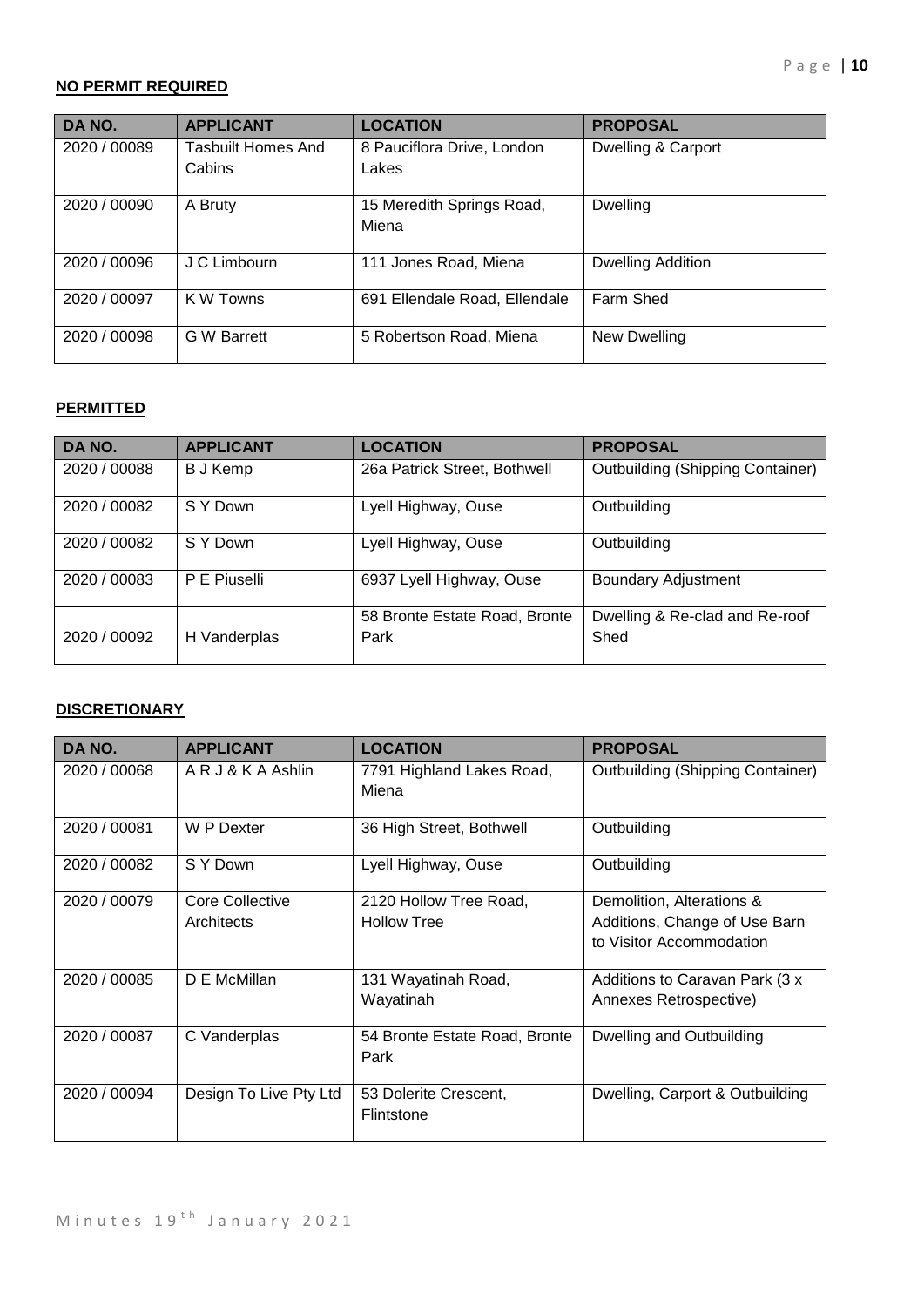### **ANIMAL CONTROL**

#### **IMPOUNDED DOGS**

No dogs have been impounded over the past month.

#### **STATISTICS AS OF 12 JANUARY 2021**

#### **Registrations**

Number of Dogs Registered –947 Number of Dogs Pending Re-Registration – 4

#### **Kennel Licences**

Number of Licenses Issued –29 Number of Licences Pending – 0

#### **Moved:** Clr J Honner **Seconded:** Clr S Bowden

**THAT** Council move back to Item 17.5 'Heartlands' sign on the way to Bothwell.

#### *FOR the Motion:*

Mayor L Triffitt, Deputy Mayor J Allwright, Clr A Archer, Clr A W Bailey, Clr S Bowden, Clr A Campbell, Clr J Honner and Clr J Poore.

# **17.5 'HEARTLANDS' SIGN ON THE WAY TO BOTHWELL**

*Moved***:** Clr A Archer *Seconded*: Clr J Poore

#### **THAT** Council

- Remove the sign of the Ross Bridge;
- Obtain a cost for a sign at each end of the Municipality; and
- Provide \$250 for prize of photo competition

#### *FOR the Motion:*

Mayor L Triffitt, Deputy Mayor J Allwright, Clr A Archer, Clr A W Bailey, Clr S Bowden, Clr A Campbell, Clr J Honner and Clr J Poore.

*The meeting was adjourned 12.08 p.m. and resumed at 12.46 p.m.*

*Clr A Archer and Deputy General Manager Adam Wilson was not in attendance when the meeting resumed* 

# **17.6 DRAFT CHILD SAFE ORGANISATIONS BILL 2020**

#### *Moved***:** Clr J Honner *Seconded*: Clr A Campbell

**THAT** Councillors provide their comments on the Draft Child Safe Organisations Bill 2020 to the General Manager by Friday the 5 February 2021 so that a Council can provide comments to the Local Government Association of Tasmania.

#### *FOR the Motion:*

Mayor L Triffitt, Deputy Mayor J Allwright, Clr A W Bailey, Clr S Bowden, Clr A Campbell, Clr J Honner and Clr J Poore.

*Clr A Archer returned to the meeting at 12.48 p.m.*

# **CARRIED**

### **CARRIED**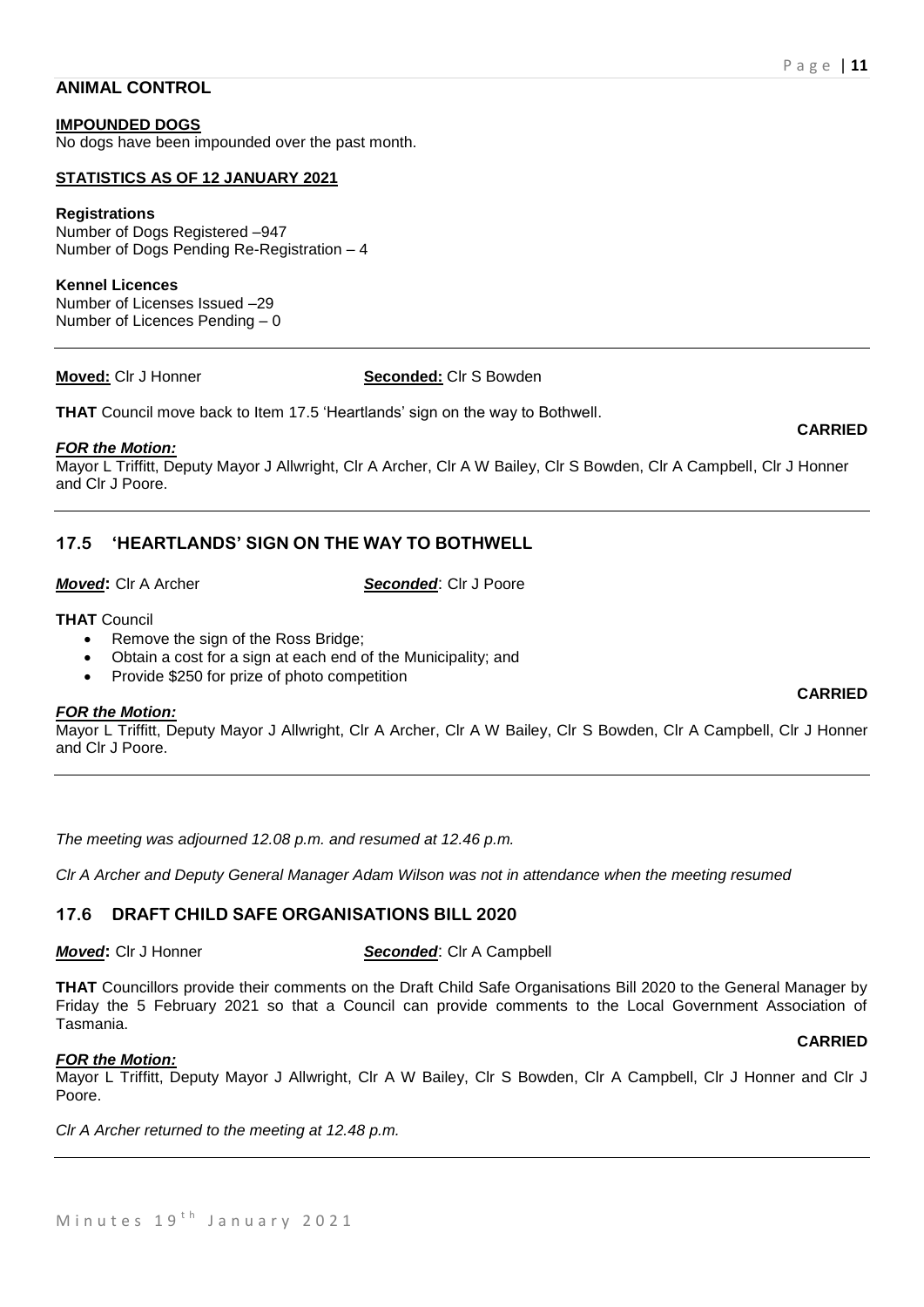# **17.7 TASMANIAN CIVIL AND ADMINISTRATIVE TRIBUNAL AMENDMENT BILL 2020**

#### *Moved***: Cir J Honner <b>Seconded**: Cir A W Bailey

**THAT** Councillors provide their comments on the Tasmanian Civil and Administrative Tribunal Bill 2020 to the General Manager by Monday the 25 January 2021 so that a Council can provide comments to the Local Government Association of Tasmania.

#### *FOR the Motion:*

Mayor L Triffitt, Deputy Mayor J Allwright, Clr A Archer, Clr A W Bailey, Clr S Bowden, Clr A Campbell, Clr J Honner and Clr J Poore.

*Deputy General Manager Adam Wilson returned to the meeting at 12.55 p.m.*

# **17.8 \$50 MILLION NATIONAL FLOOD MITIGATION INFRASTRUCTURE PROGRAM**

*Moved***:** Clr A Archer *Seconded*: Clr S Bowden

**THAT** Clr A Archer liaise with the Deputy General Manager Adam Wilson and Josie Kelman (NRM) work with the Council to submit an application for a design and implementation on Clyde and Ouse Rivers

### *FOR the Motion:*

Mayor L Triffitt, Deputy Mayor J Allwright, Clr A Archer, Clr A W Bailey, Clr S Bowden, Clr A Campbell, Clr J Honner and Clr J Poore.

*Graham Rogers (Manager Development Services) left the meeting at 1.00 p.m.*

# **17.9 INTERATIONAL CAMPAIGN TO ABOLISH NUCLEAR WEAPONS 'CITIES APPEAL'**

*Moved***: Cir J Honner <b>Seconded**: Cir A W Bailey

**THAT** the Central Highlands Council endorses the ICAN Cities appeal in celebration of the Treaty on the Prohibition of Nuclear Weapons, hence Council call on the Federal Government to sign and ratify the treaty on the Prohibition of Nuclear Weapons.

**LOST 3/5**

**CARRIED**

*FOR the Motion:* Mayor L Triffitt, Clr A W Bailey and Clr J Honner *AGAINST the Motion:* Deputy Mayor J Allwright, Clr A Archer, Clr S Bowden, Clr A Campbell and Clr J Poore

*Clr A Archer left the meeting at 1.04 p.m.*

# **17.10 DIABETES TASMANIA POLLIEPEDAL'21**

*Moved***:** Clr A Campbell *Seconded*: Clr A W Bailey

**THAT** Council make a donation of \$300.00 to the Diabetes Tasmania PolliePedal'21

#### *FOR the Motion:*

Mayor L Triffitt, Deputy Mayor J Allwright, Clr A W Bailey, Clr S Bowden, Clr A Campbell, Clr J Honner and Clr J Poore.